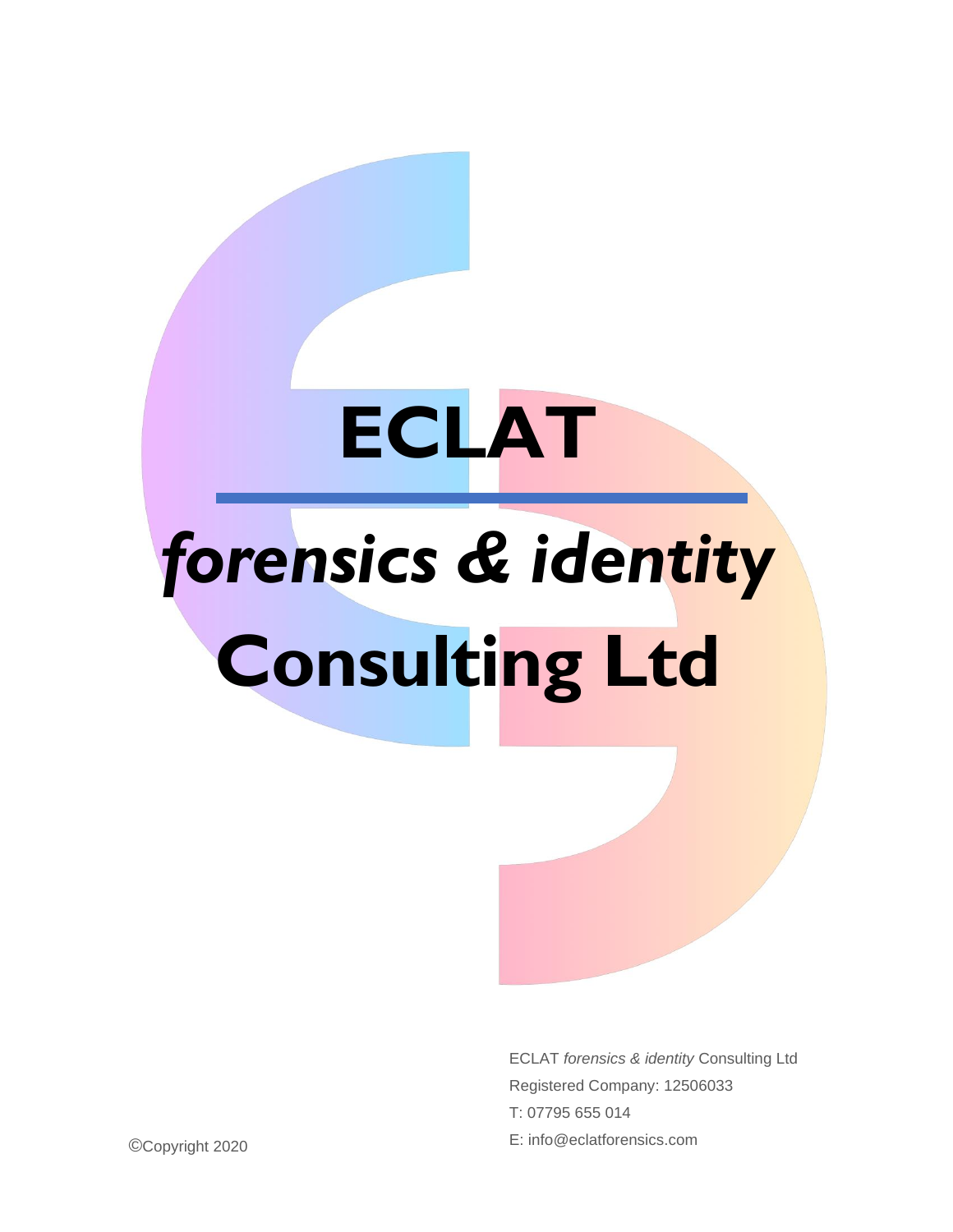



### **TABLE OF CONTENTS**

|  | 2. Disaster Victim Identification3        |  |
|--|-------------------------------------------|--|
|  |                                           |  |
|  | 4. Project Management & Business Change 5 |  |
|  |                                           |  |
|  |                                           |  |
|  |                                           |  |
|  |                                           |  |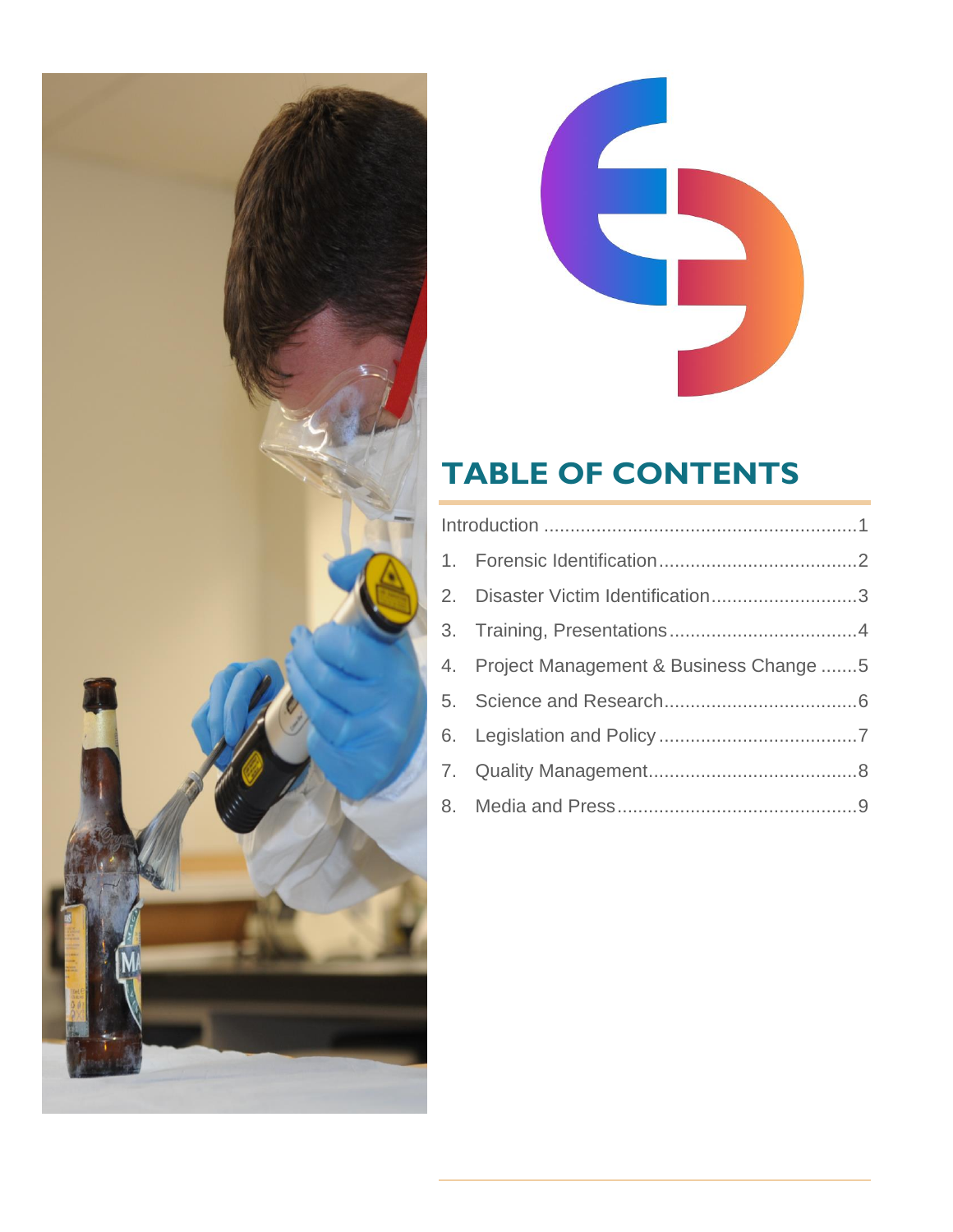### SECLATforensics **INTRODUCTION**

<span id="page-2-0"></span>Welcome to **ECLAT** *forensics and identity* **Consulting Ltd**, also trading as **ECLAT***forensics*

We are a new business that will provide advice and support to both the public and private sectors in the areas of *Forensic Science* and *Identity Assurance*.

**éclat** is a word that has its origin in French but has a common usage in English. The Oxford English Dictionary definition of éclat is that of "brilliant display or effect".

**ECLAT** is also an acronym of "Every Contact Leaves A Trace"; a phrase attributed to Edmund Locard, that is regarded as the basic principle of Forensic Science.

In addition to our commercial business, **ECLAT***forensics* aims to inform and educate laypersons in the principles of Forensic Science and the basic application of the many disciplines that are considered *forensics*.

We also specialise in areas of *Identity Assurance* and *Biometrics*, and how human identification plays a critical role in law enforcement to identify offenders, witnesses and victims.

*Identity Assurance* is also embedded into our everyday lives as access to devices, buildings, countries and services now require some *biometric* verification/validation. This could be via fingerprints, face, iris, or voice recognition; or for added security a combination of some or all these methods.

This document will outline some of the services we can provide our clients and will provide some examples of previous delivery and experience. However, the list is not exhaustive, so if you require something not stated, please contact us as if it is a product that we cannot supply directly, we have a vast catalogue of associates and contacts that we can put you in-touch with.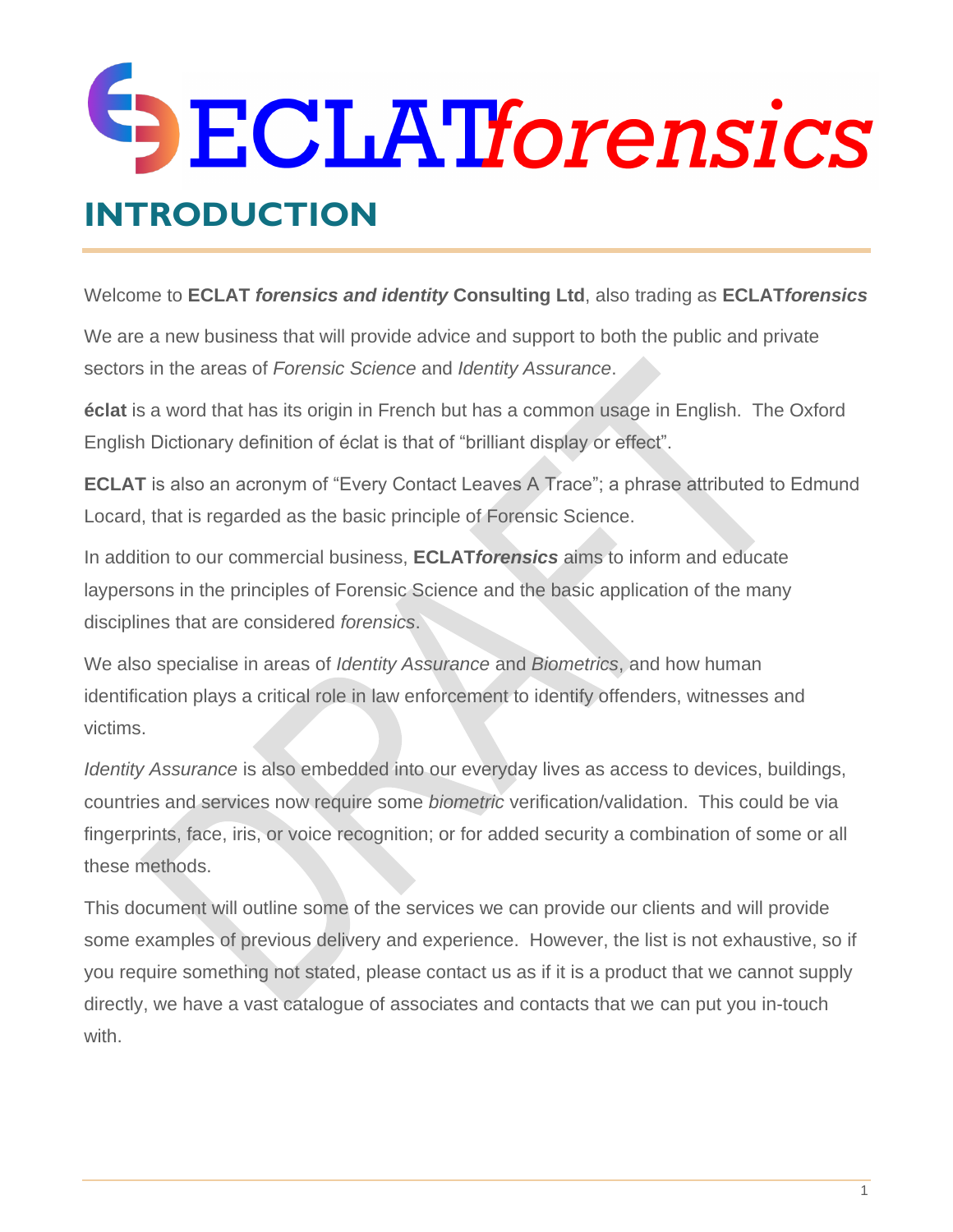### <span id="page-3-0"></span>**1. FORENSIC IDENTIFICATION**

Our consultant, Richard Case, has vast experience working in operational law enforcement agencies in England and Wales.

He successfully completed the National Fingerprint Training Programme that was delivered by CENTREX/NPIA, which is now the College of Policing.

Richard has undertaken casework of all crime types including fraud, major crime and terrorism.

He has attended crime scenes and major crime conferences to offer advice and direction on the fingerprint strategy for high-profile and complex cases.

Richard has also successfully completed the National Forensic Laboratory Officer (FLO) course, enabling him to process exhibits within a law enforcement laboratory setting.

He has also completed the Footwear Marks and Intelligence course plus numerous other forensic related Continuous Professional Development (CPD) courses.

Richard has produced hundreds of fingerprint expert witness statements and has presented oral testimony in Youth, Magistrates and Crown Courts for cases including vehicle theft, burglary and murder.

Richard's name appeared on both the National Register of Fingerprint Experts and the Register of Forensic Practitioners before they were disbanded.

In 2019 he successfully passed a fingerprint identification competency test delivered by an ISO 17025 accredited fingerprint bureau.

He is a professional member of the Chartered Society of Forensic Sciences, and currently holds the position of Chairperson of their Fingerprint Division.

The Fingerprint Division of the CSoFS is the new home of the now dissolved Fingerprint Society, an organisation in which Richard held several committee officer roles, for which he was honoured by receiving the prestigious Lewis Minshall Award for his services.

He is also an active member of the International Association of Identification (IAI).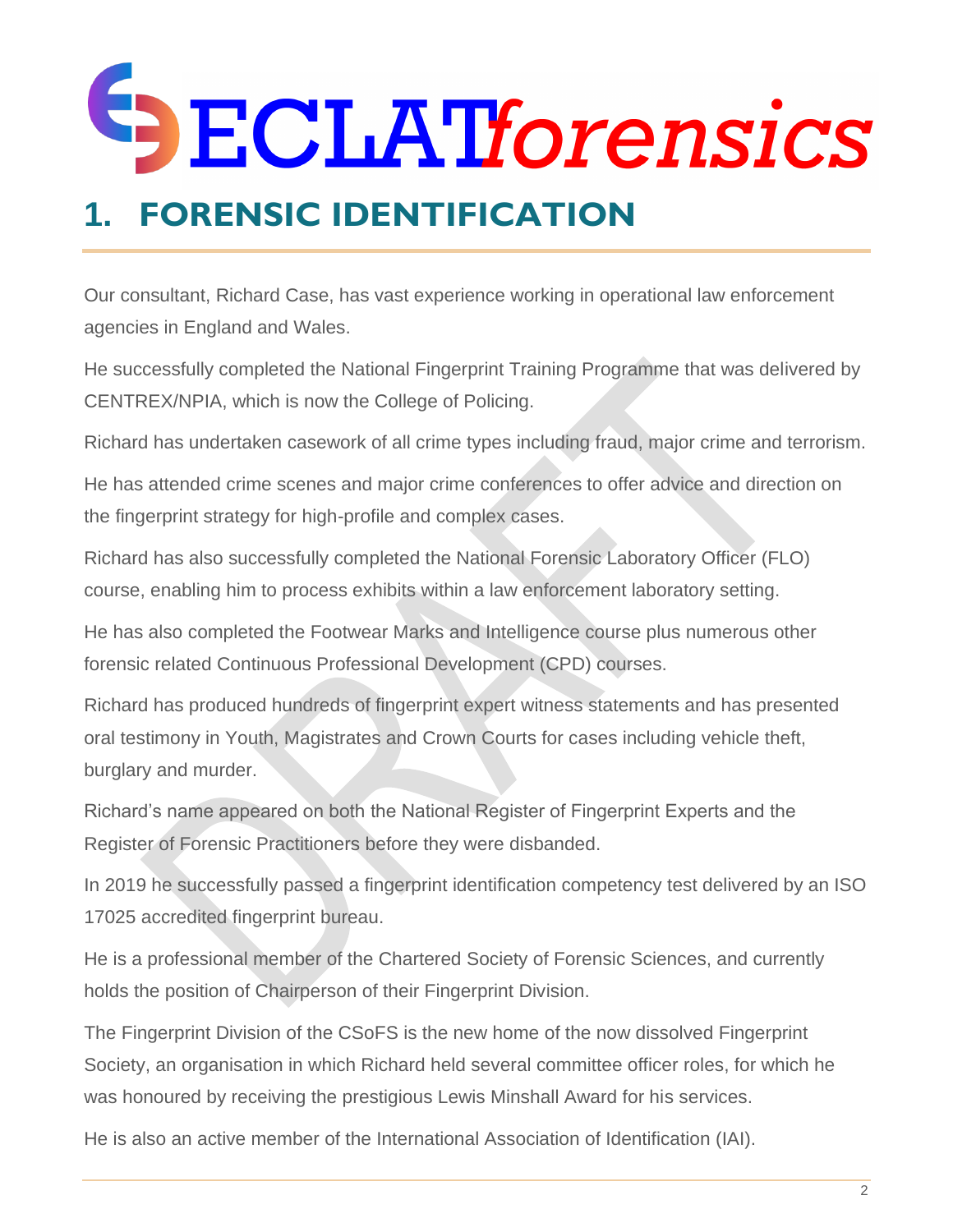# **SECLATIOrensics**

### <span id="page-4-0"></span>**2. DISASTER VICTIM IDENTIFICATION**

The identification of persons who have who have died or are unconscious is crucial to uniting a person with their loved ones and progressing any potential investigations.

This can be difficult where a body has undergone significant trauma or decomposition; or there are a large number of fatalities, where identity cannot be easily or readily established.

In these cases, visual identification by a family member or friend would be extremely difficult if not impossible, it would likely cause further distress, and could even result in mistaken identity.

Our consultant has been fully trained in obtaining *ridge detail* from persons, which would aid their identification. *Ridge detail* refers to the skin on the hands and soles of the feet, which contains the necessary features required to make a comparison.

In the cases where the person has died, this *post-mortem data* (collected after they had died) can be compared to *ante-mortem data* (had been left whilst the person was living).

*Ante-mortem data* can be found on existing databases or by examining items that the person is likely to have handled during their lifetime.

Richard has attended mortuaries on numerous occasions and has recovered prints from deceased persons and has also visited properties believed to be where the person lived to recover fingermarks from personal items the deceased will have touched. Both *post-mortem* and *ante-mortem* data has been recorded using conventional and digital recovery methods.

Richard has also produced witness statements to the Coroner's Courts that would allow a decision as to a deceased's identification to be made.

He has also attended many seminars, conferences and courses on Disaster Victim Identification and mass fatality issues.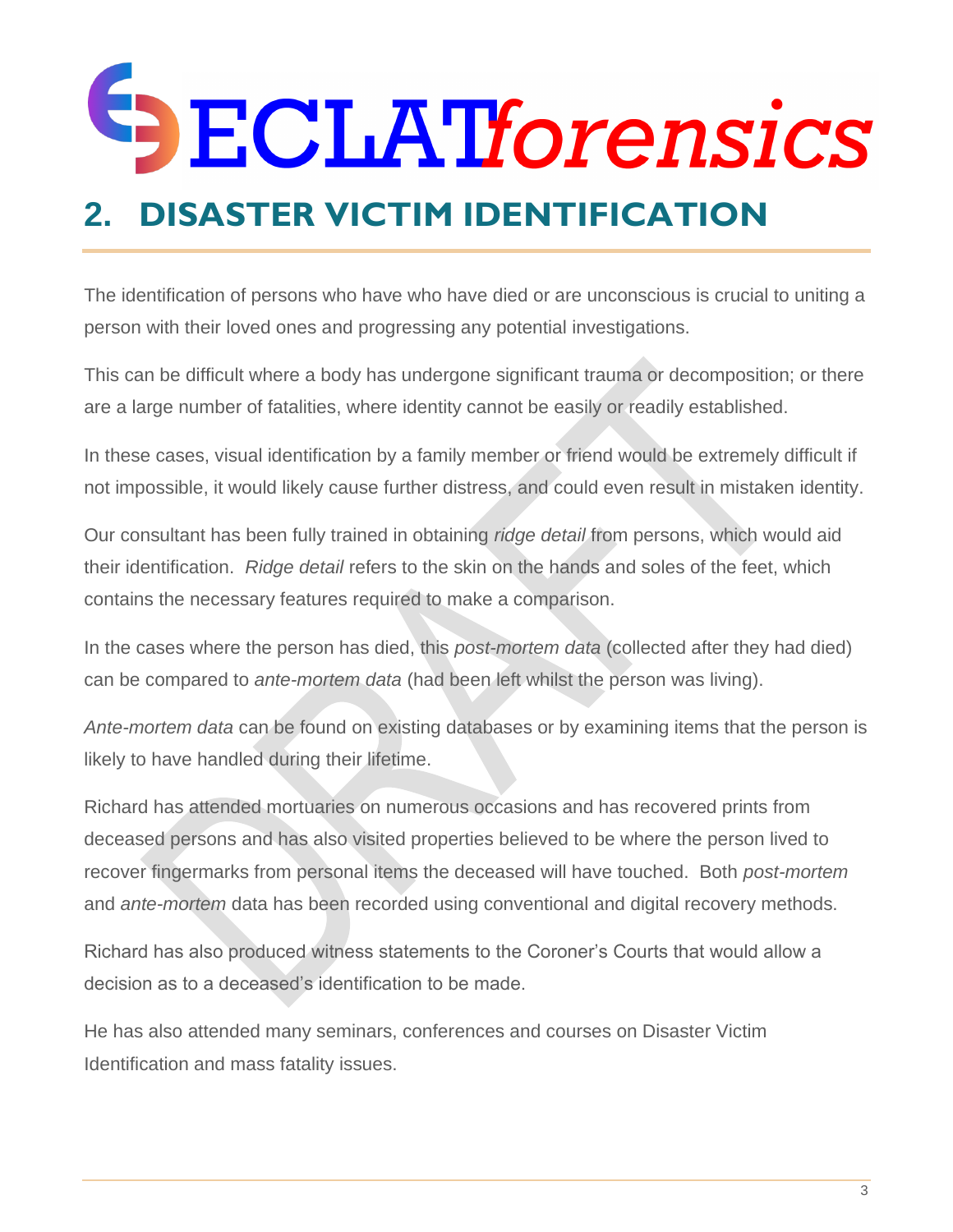#### <span id="page-5-0"></span>**3. TRAINING AND PRESENTATIONS**

Our consultant had developed and delivered training on behalf of the National Policing Improvement Agency (NPIA) to forensic staff and police officers.

As well as attending numerous conferences, Richard has also presented to national and international audiences on *forensics & identity*.

He has also organised two Fingerprint Society conferences and assisted in many more where delegates and speakers from around the world congregated to share their skills and knowledge.

Richard was a qualified STEM Ambassador for the Defence Science and Technology Laboratory (DSTL) and has an Enhanced Certificate from the Disclosure & Barring Service (i.e. DBS Checked).

Richard has delivered STEM based activities from police open days to presentations to school children (primary and secondary).

He has also participated in various STEM based initiatives including:

- **I'm a Scientist Get Me Out of Here** an online competition between scientists where students get to engage and ask competitors questions which can be specifically about their area of expertise, or something completely random. Depending on their answers (factual and/or witty) the students get to vote off the scientists until a winner remains. Richard finished second in the Forensic Science Zone, where he was up against some very tough competitors!
- **WorldSkills UK Forensic Science** is a competition open to students undertaking a relevant further education course where they compete by demonstrating their knowledge and practical skills. Richard has been a judge at regional heats and at the national finals held annually at the National Exhibition Centre, Birmingham.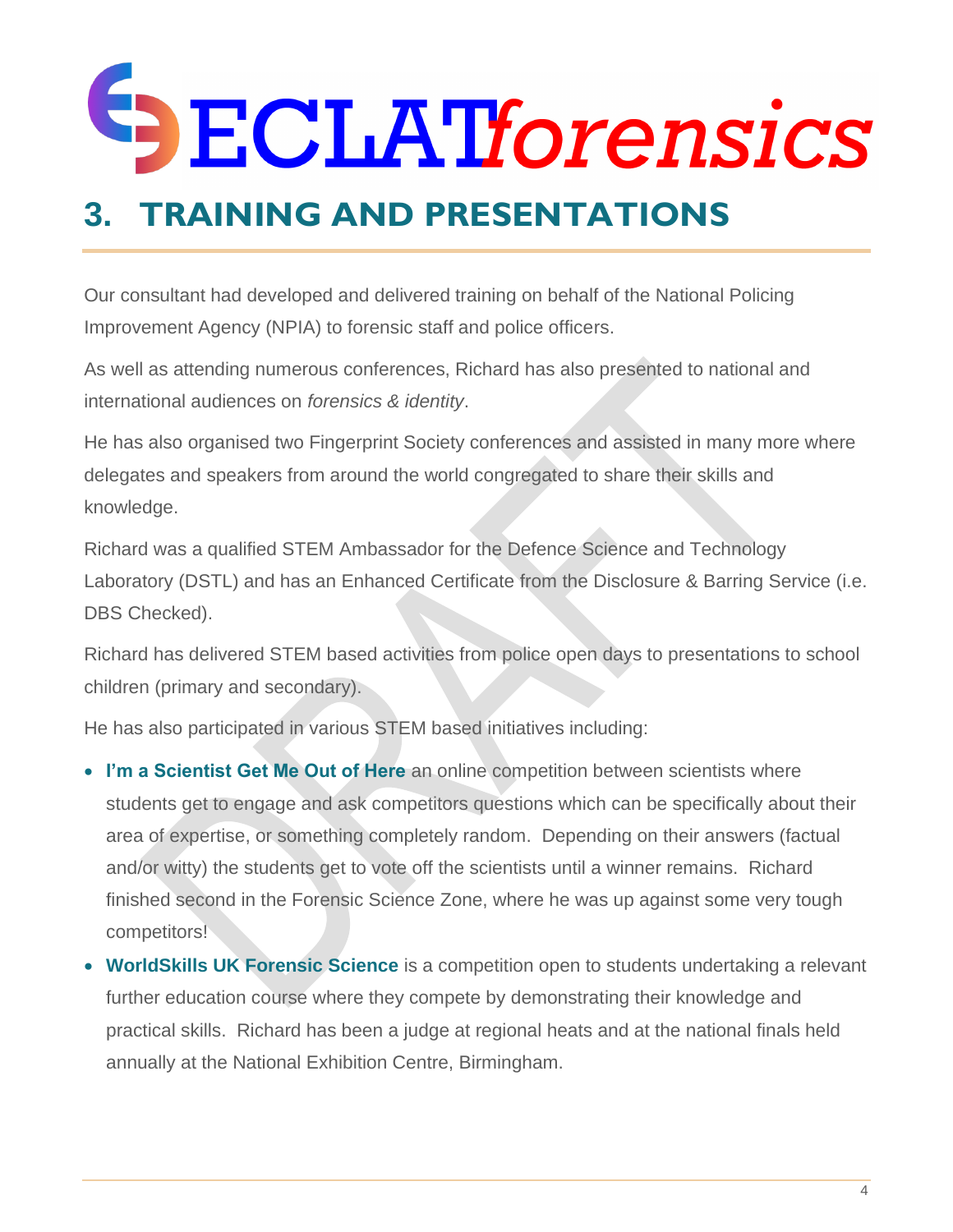### <span id="page-6-0"></span>**4. PROJECT MANAGEMENT & BUSINESS CHANGE**

Richard Case has considerable experience in project delivery both as a manager and a contributor.

He has employed several project management techniques including PRINCE2 and Agile for which he has received relevant training and qualifications.

Richard was employed as a Business Change Officer with the National Policing Improvement Agency (NPIA) as part of the Forensics21 Programme.

That programme consisted of numerous projects that had a significant impact on how police forensic units operated. Some of the projects that Richard helped manage are:

- **Detainee at Police Station Sampling (DAPSS)** improving the quality of forensic samples taken in police custody, through the training and monitoring of custody staff.
- **National Footwear Reference Collection (NFRC) & National Footwear Database (NFD)** the development and implementation of new software that allows police forensic units to share common footwear treads and cross-border intelligence.
- **Forensic Quality Standards** assisting police force forensic units achieve ISO17025 accreditation
- **Protection of Freedoms Act – Biometric Provisions** developing and implementing new legislation relating to the taking and retention of biometric samples.

In addition to management, Richard also gathered business requirements and measured benefit realisation as part of the pre and post project reviews.

Whilst working at the Home Office and Ministry of Defence, Richard continued to utilise his project management skills to deliver innovative and impactful projects.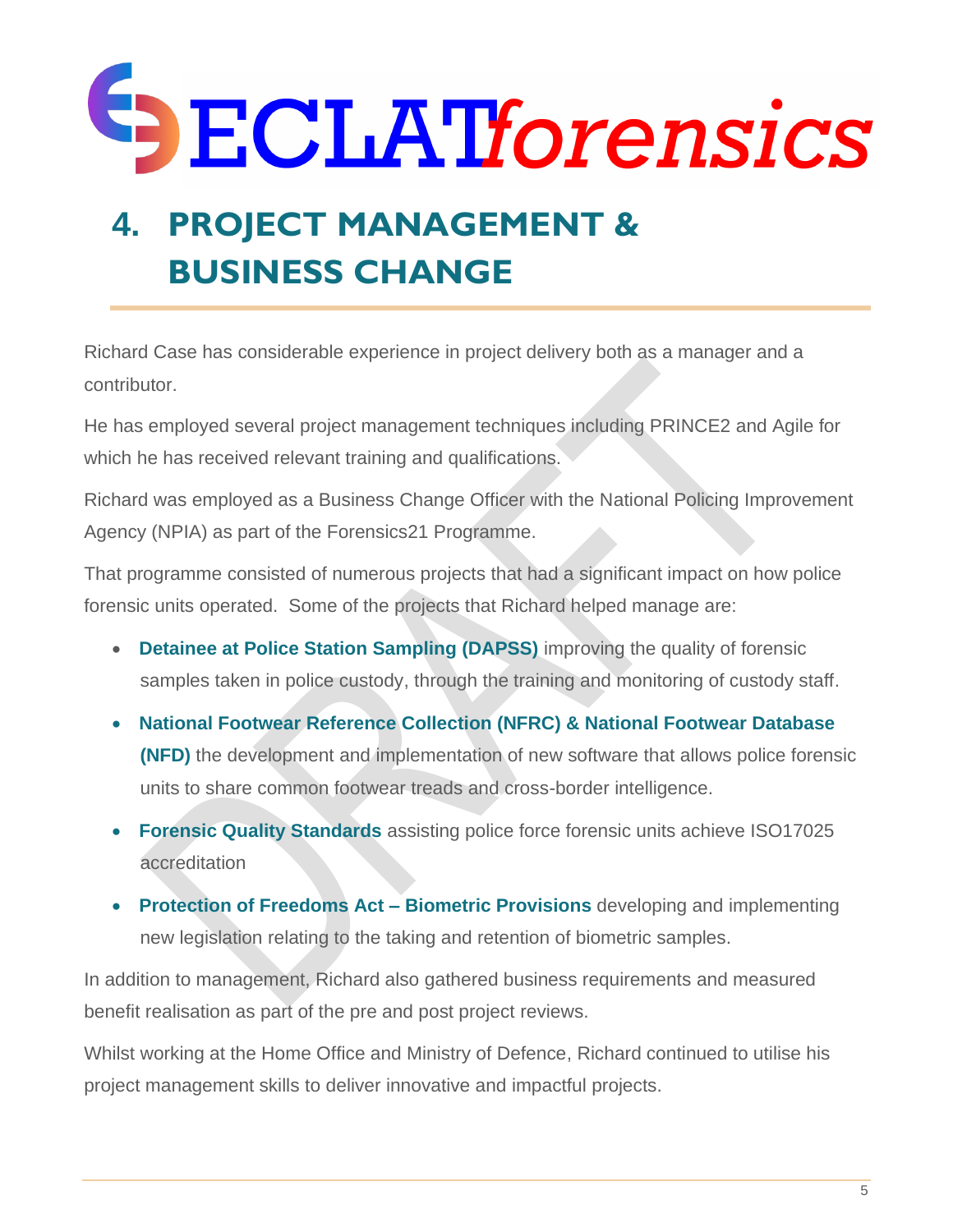### <span id="page-7-0"></span>**5. SCIENCE AND RESEARCH**

Richard Case, the ECLAT*forensics* consultant, has been employed at the National Policing Improvement Agency (NPIA); the UK Home Office Centre for Applied Science and Technology (CAST); and the Defence Science and Technology Laboratory (DSTL). These roles required research, innovation and the testing of new processes and technologies.

Richard used his technology skills and his connections within industry and academia to conduct research and publish scientific and technical reports to his managers. He has also collaborated with other international partners such as the European Network of Forensic Science Institutes (ENFSI); the European Network of Law Enforcement Technology Services (ENLETS); the Federal Bureau of Investigation (FBI); and the National Institute of Standards and Technology (NIST).

He's a trained Trials Manager and while working in operational *forensic* departments, he would be given technology projects often evaluating the performance of the Automated Fingerprint Identification System (AFIS); and other associated hardware such as LiveScan and Mobile Identification which were both used to capture fingerprints to verify the *identity* of persons who had come into contact with the police.

Whilst at the NPIA, Richard was key in the implementation of two national *forensic* IT systems, i.e. National Footwear Reference Collection (NFRC) and National Footwear Database (NFD).

At CAST, he developed a dataset of donor's fingerprints and fingermarks (including palms) to assist in the evaluation of new matching algorithms for a major national procurement exercise. The methodology he devised for this project has been adopted by law enforcement agencies throughout the UK to assist them in developing their own Ground Truth Databases (GTD), a requirement of ISO17025 accreditation.

Richard has also worked very closely with Home Office Biometrics on a project that is evaluating contactless fingerprint capture technologies.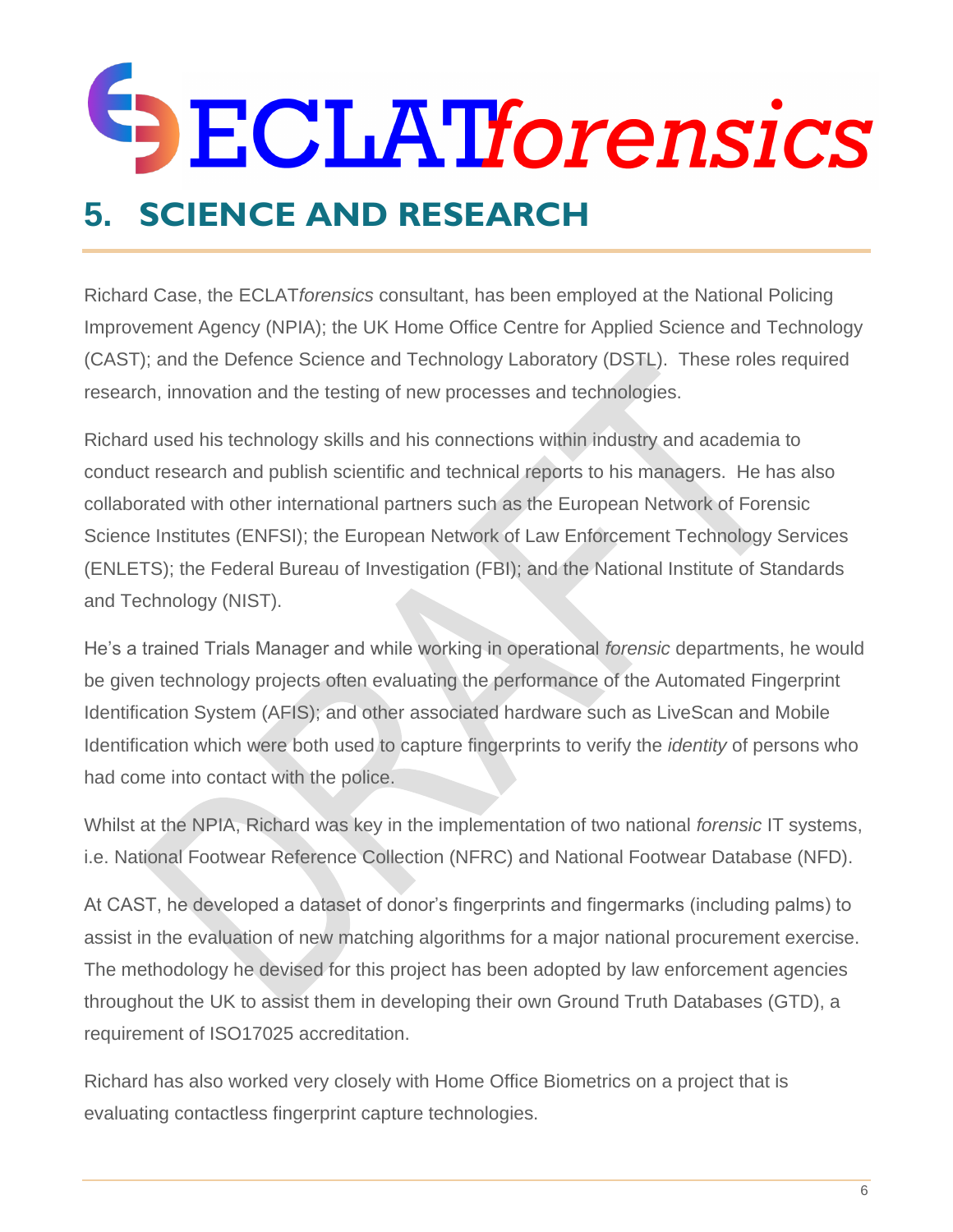### <span id="page-8-0"></span>**6. LEGISLATION AND POLICY**

We have extensive knowledge and experience in developing policy and influencing changes in UK legislation.

Whilst working at the National Policing Improvement Agency (NPIA), our consultant played an integral role in the development and implementation of the biometric provisions of the Crime and Security Act 2010 and the Protection of Freedoms Act 2012.

These pieces of legislation made significant changes to the sections of the Police and Criminal Evidence Act 1984 and the associated Codes of Practice that relate to the taking of and retention of biometric samples (primarily fingerprints and DNA) taken by law enforcement agencies.

This complex project had significant impacts on policing IT systems and national databases requiring the automated deletion and physical destruction of millions of DNA and fingerprint samples, with far-reaching consequences if not implemented correctly.

Richard collaborated with staff at Home Office Policy Group; the National DNA Database (now FINDS); the Police National Computer (PNC); the Association of Chief Police Officers (ACPO now NPCC); IT suppliers; the Office of the Biometrics Commissioner; and police forces to ensure a successful implementation.

Richard has also been consulted regarding other changes in legislation and police process that have had negative consequences to custody sampling, such as the Voluntary Attendance policy that has seen police inviting persons of interest into a police station for questioning rather than utilising powers of arrest. This has led to a drastic decline in the number of fingerprint and DNA samples taken by the police and a reduction of forensic opportunities as a result.

He has also played an instrumental role in changing policy for fingerprint identification when he co-authored a study and report of the fingerprint identification checking procedure.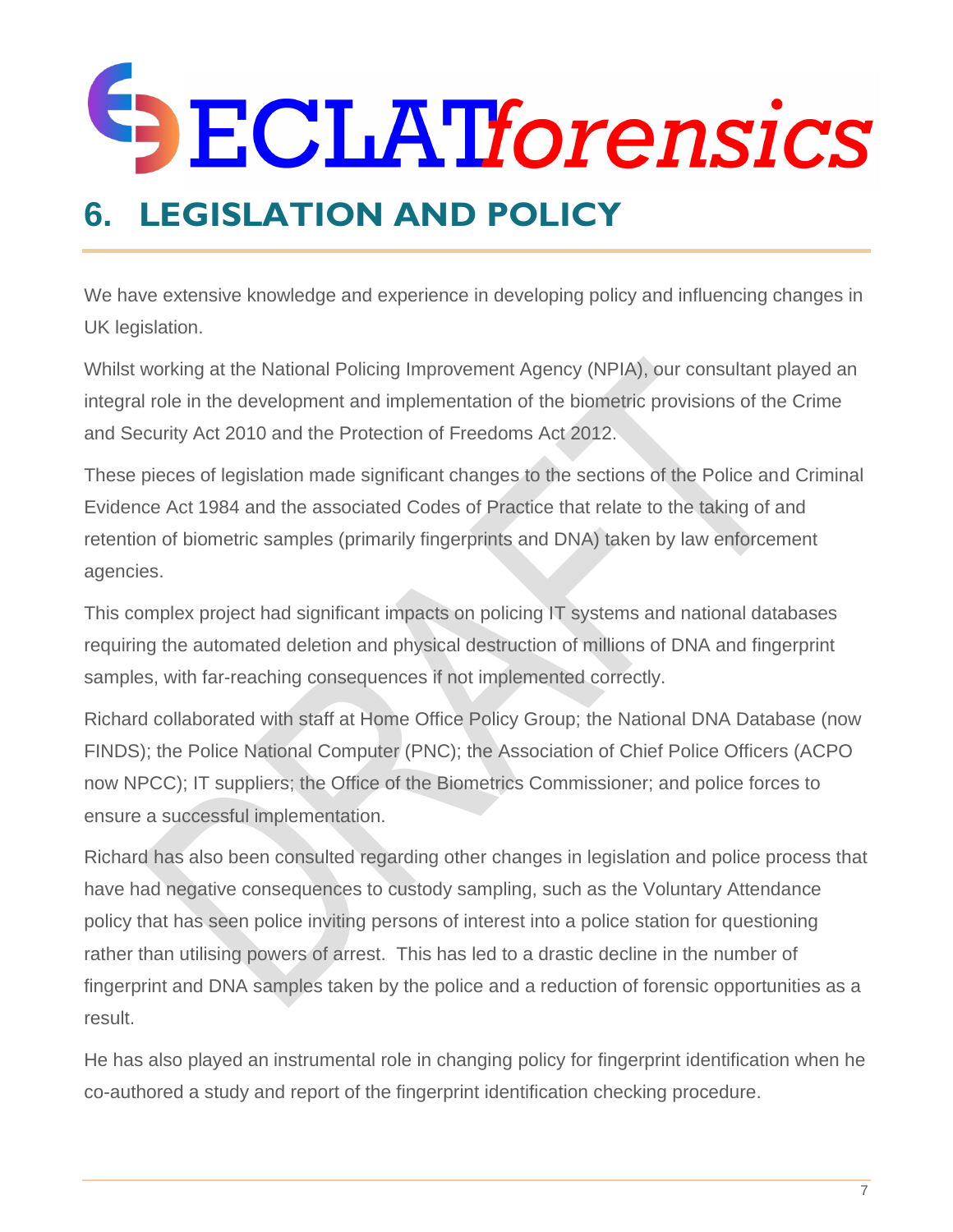### **DECLATforensics 7. QUALITY MANAGEMENT**

<span id="page-9-0"></span>Our consultant, Richard Case, has spent much of his career working within quality system frameworks.

Richard took a pro-active approach to quality and became a trained ISO9001 internal auditor at Greater Manchester Police, and not only conducted audits within the fingerprint bureau, but also other forensic departments within the force i.e. Crime Scene Investigation, Forensic Enhancement Laboratory.

When he started employment with the National Policing Improvement Agency Forensics21 Programme, police forensic departments starting to work towards ISO17025 accreditation for their DNA and fingerprint laboratories, in line with recently passed EU legislation.

Richard played a role in the Quality Standards Project working alongside police forces, the newly appointed Forensic Science Regulator, and the United Kingdom Accreditation Service (UKAS) in assisting forensic departments document their Standard Operating Procedures and achieving accreditation within the given deadline.

In October 2012 Richard started working at the Home Office Centre for Applied Science and Technology (CAST) where he became a qualified ISO17025 internal auditor and conducted several audits every year. He maintained this role through the integration with the Defence Science and Technology Laboratory (DSTL) until he left that position in March 2020.

Also at CAST, Richard developed and implemented a fingerprint identification proficiency test, assisted by the College of Policing and the Food and Environment Research Agency (Fera). This test was an approach to understand the variability that existed in each fingerprint bureau processes prior to a requirement for each law enforcement fingerprint bureau having to attain ISO17025 accreditation.

It was delivered to the Police Service of Northern Ireland, Scottish Police Authority Forensic Services, and the majority of police fingerprint bureau in England and Wales, where it was considered an introduction to proficiency tests for those not accustomed to the concept.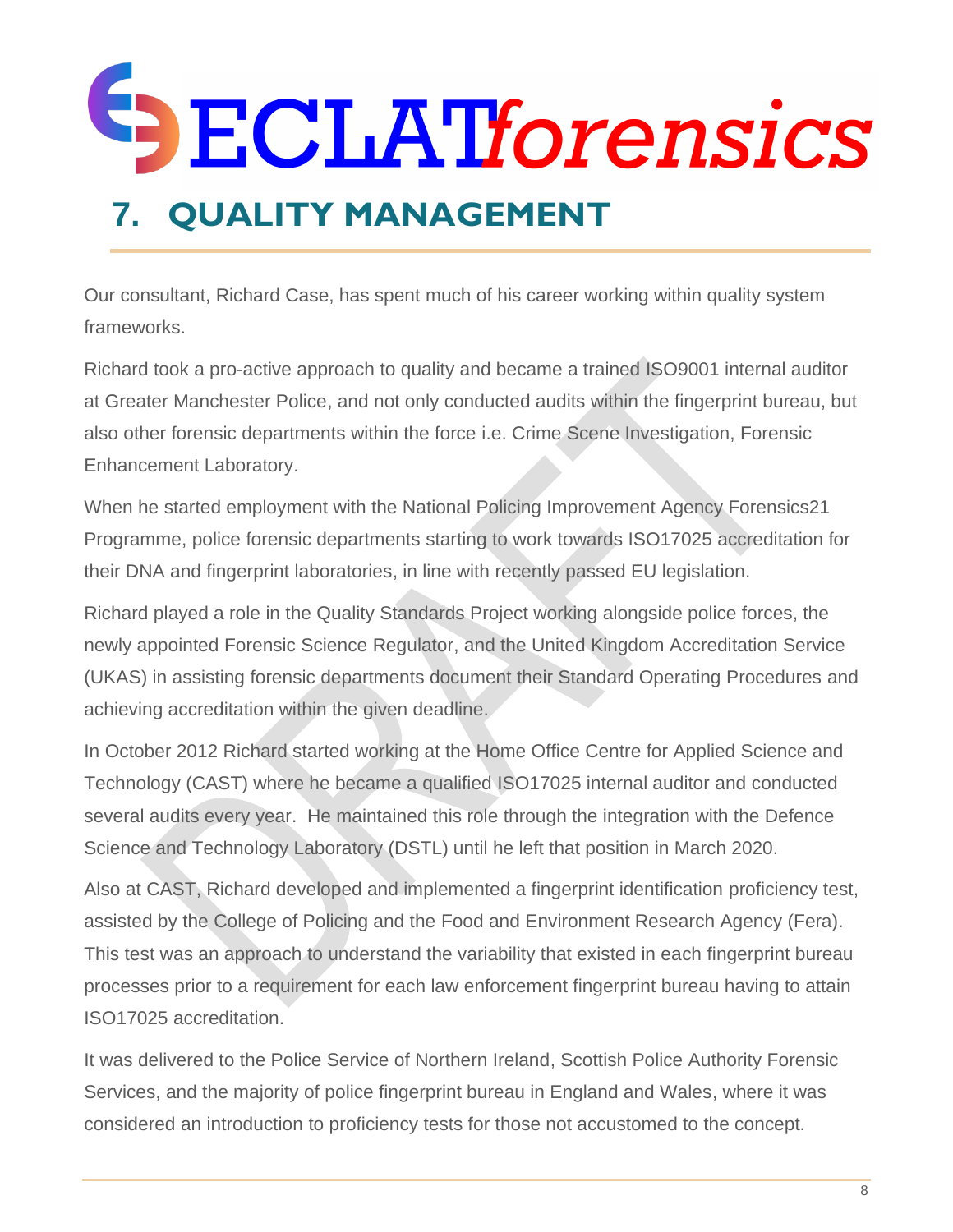#### <span id="page-10-0"></span>**8. MEDIA AND PRESS**

*Forensics and biometrics* are very topical in mainstream media both in a factual and fictional capacity.

In the news there are daily stories of how *forensic science* has assisted in solving major and complex enquiries, and there are often accompanying pictures and videos of Crime Scene Investigators carrying out their roles in their personal protective equipment.

There are also media stories covering the increased use of CCTV and facial recognition applications to identify criminal suspects.

This coverage highlights the debate around the use of *biometrics* where it is seen as a valuable tool in solving crime and protecting the public, but also requires careful consideration in balancing the privacy rights of everyday citizens.

Crime-based drama and documentaries are also very popular and there is always an editorial decision made by film makers on where to draw the line between factual accuracy and entertainment.

We hope to dispel some of the myths and misconceptions that surround *forensics*, due in part to the over-inflated public perceptions created in modern fiction; commonly referred to as *the CSI effect*.

In his career, our consultant has worked with local and national media outlets including the BBC; and international publications such as The New Yorker and the New York Times.

Richard has also featured in and contributed to internal blogs and publications for his employers, some earning him awards.

Now no longer constrained by government guidelines and restrictions in relation to press and media interaction, our consultant is keen to advise and support in these areas.